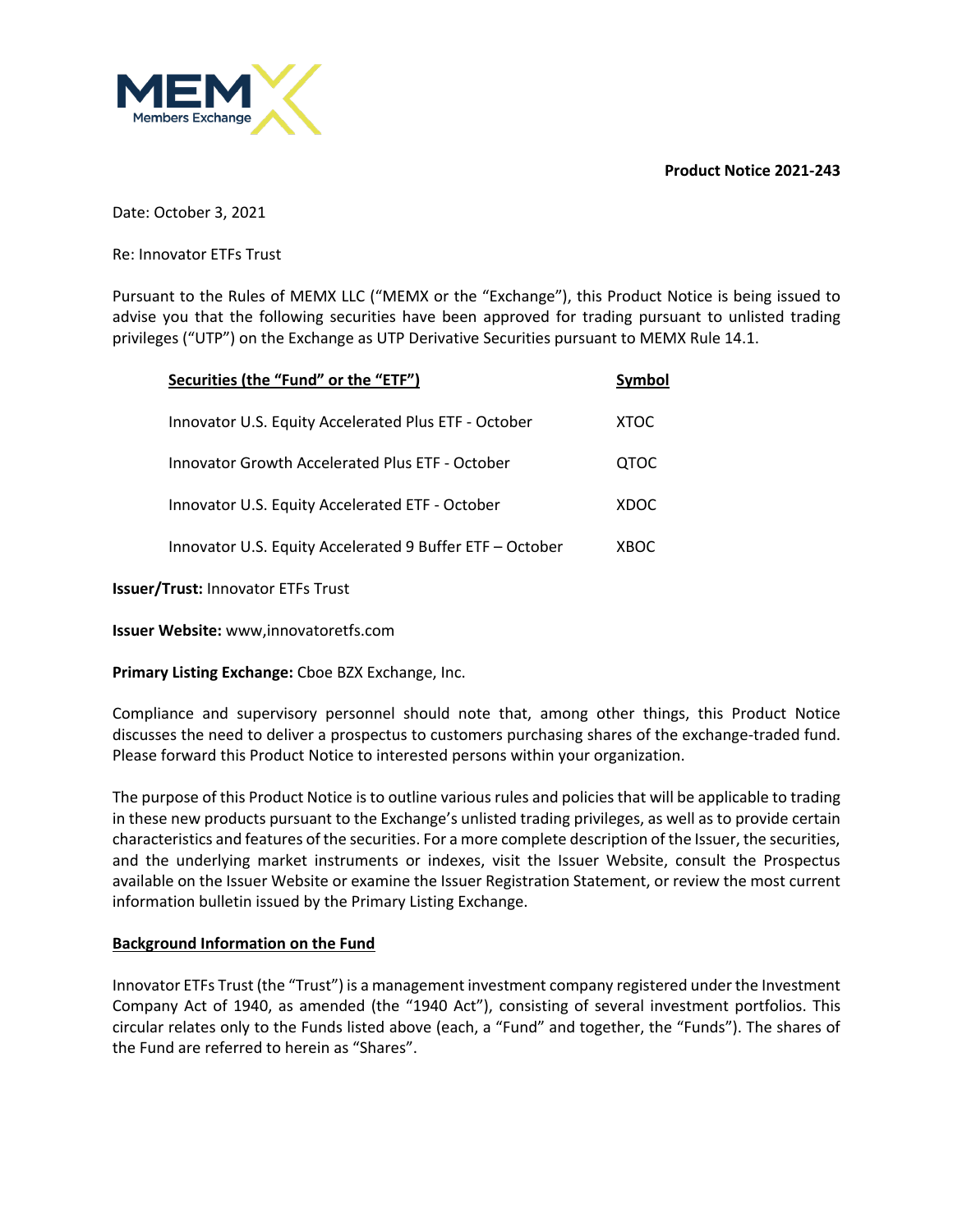**Innovator U.S. Equity Accelerated Plus ETF - October (XTOC**): The Fund will invest at least 80% of its net assets in a portfolio of FLexible EXchange® Options ("FLEX Options") that reference the SPDR® S&P 500® ETF Trust (the "Underlying ETF"), an exchange-traded fund registered under the Investment Company Act of 1940 (the "1940 Act"). The Underlying ETF seeks to track the investment results of the S&P 500 Index, a large-cap, market-weighted, U.S. equities index that tracks the performance of 500 leading companies in leading industries. To the extent the Underlying ETF concentrates (i.e., holds 25% or more its total assts) in the securities of a particular industry or group of industries, the Fund will concentrate its investments to approximately the same extent. Through its use of FLEX Options on the Underlying ETF, the Fund expects to have significant exposure to information technology companies.

The pre-determined outcomes sought by the Fund, which include the accelerated return and cap discussed below (the "Outcomes"), are based upon the performance of the Underlying ETF's share price over a one-year period (the "Outcome Period"). The initial Outcome Period is from October 1, 2021 through September 30, 2022 and each successive Outcome Period is from October 1 through September 30 of the following year. Upon the conclusion of the Outcome Period, the Fund will receive the cash value of all the FLEX Options it held for the prior Outcome Period. It will then invest in a new series of FLEX Options with an expiration date in one year, and a new Outcome Period will begin. The Outcomes may only be realized by investors who continuously hold Shares from the commencement of the Outcome Period until its conclusion. Investors who purchase Shares after the Outcome Period has begun, or sell Shares prior to the Outcome Period's conclusion, may experience investment returns very different from those that the Fund seeks to provide.

**Innovator Growth Accelerated Plus ETF - October (QTOC):** The Fund will invest at least 80% of its net assets in a portfolio of FLexible EXchange® Options ("FLEX Options") that reference the Invesco QQQ TrustSM, Series 1 (the "Underlying ETF"). The Underlying ETF is a unit investment trust that seeks to track the investment results, before fees and expenses, of the NASDAQ-100 Index, which includes 100 of the largest domestic and international non-financial companies listed on the Nasdaq Stock Market based on market capitalization. To the extent the Underlying ETF concentrates (i.e., holds 25% or more its total assts) in the securities of a particular industry or group of industries, the Fund will concentrate its investments to approximately the same extent. Through its use of FLEX Options on the Underlying ETF, the Fund expects to have significant exposure to information technology companies and consumer services companies.

The pre-determined outcomes sought by the Fund, which include the accelerated return and cap discussed below (the "Outcomes"), are based upon the performance of the Underlying ETF's share price over a one-year period (the "Outcome Period"). The initial Outcome Period is from October 1, 2021 through September 30, 2022 and each successive Outcome Period is from October 1 through September 30 of the following year. Upon the conclusion of the Outcome Period, the Fund will receive the cash value of all the FLEX Options it held for the prior Outcome Period. It will then invest in a new series of FLEX Options with an expiration date in one year, and a new Outcome Period will begin. The Outcomes may only be realized by investors who continuously hold Shares from the commencement of the Outcome Period until its conclusion. Investors who purchase Shares after the Outcome Period has begun, or sell Shares prior to the Outcome Period's conclusion, may experience investment returns very different from those that the Fund seeks to provide.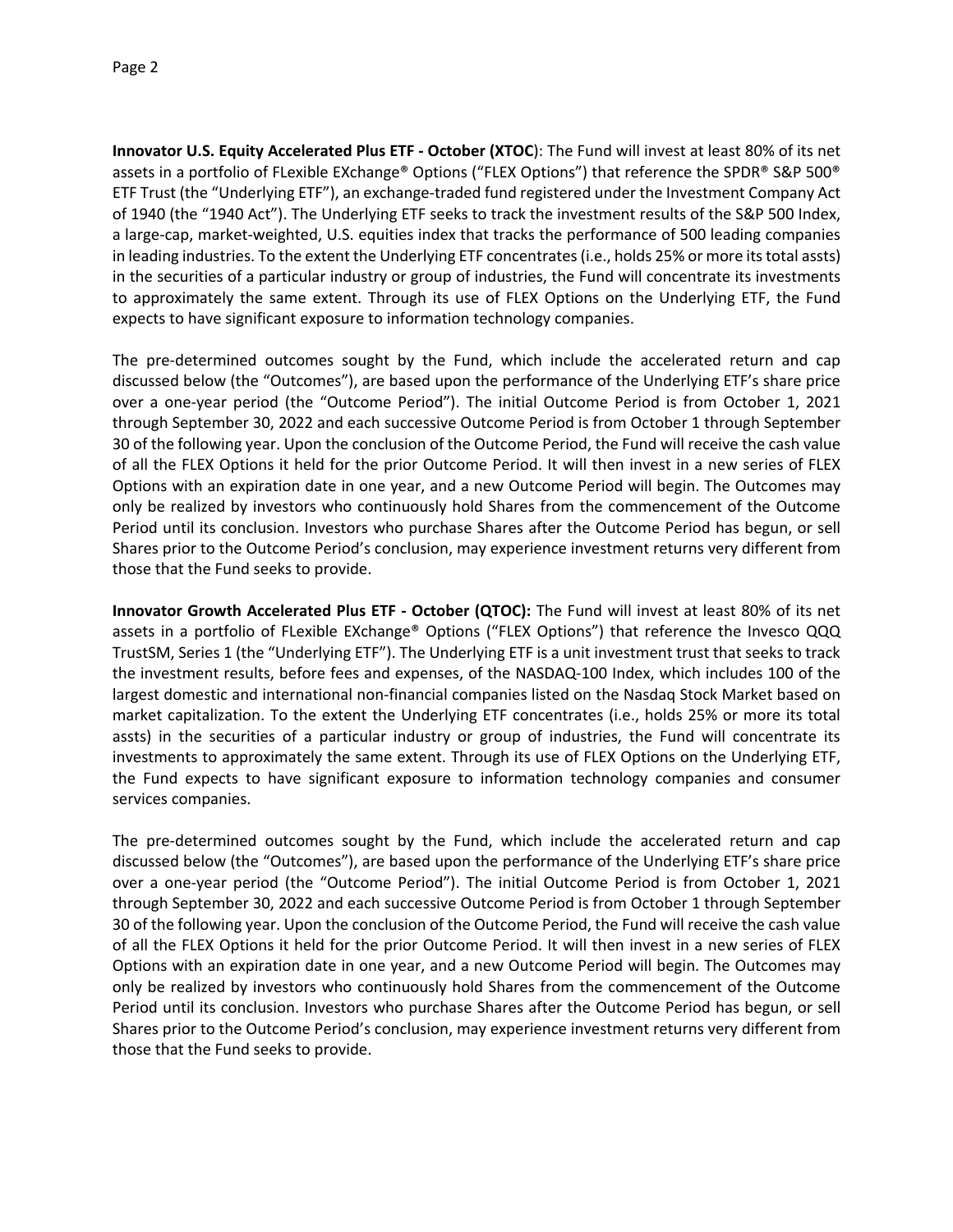**Innovator U.S. Equity Accelerated ETF - October (XDOC):** The Fund will invest at least 80% of its net assets in a portfolio of FLexible EXchange® Options ("FLEX Options") that reference the SPDR® S&P 500® ETF Trust (the "Underlying ETF"), an exchange-traded fund registered under the Investment Company Act of 1940 (the "1940 Act"). The Underlying ETF seeks to track the investment results of the S&P 500 Index, a large-cap, market-weighted, U.S. equities index that tracks the performance of 500 leading companies in leading industries. To the extent the Underlying ETF concentrates (i.e., holds 25% or more its total assts) in the securities of a particular industry or group of industries, the Fund will concentrate its investments to approximately the same extent. Through its use of FLEX Options on the Underlying ETF, the Fund expects to have significant exposure to information technology companies.

The pre-determined outcomes sought by the Fund, which include the accelerated return and cap discussed below (the "Outcomes"), are based upon the performance of the Underlying ETF's share price over a one-year period (the "Outcome Period"). The initial Outcome Period is from October 1, 2021 through September 30, 2022 and each successive Outcome Period is from October 1 through September 30 of the following year. Upon the conclusion of the Outcome Period, the Fund will receive the cash value of all the FLEX Options it held for the prior Outcome Period. It will then invest in a new series of FLEX Options with an expiration date in one year, and a new Outcome Period will begin. The Outcomes may only be realized by investors who continuously hold Shares from the commencement of the Outcome Period until its conclusion. Investors who purchase Shares after the Outcome Period has begun, or sell Shares prior to the Outcome Period's conclusion, may experience investment returns very different from those that the Fund seeks to provide.

**Innovator U.S. Equity Accelerated 9 Buffer ETF – October (XBOC):** The Fund will invest at least 80% of its net assets in a portfolio of FLexible EXchange® Options ("FLEX Options") that reference the SPDR® S&P 500® ETF Trust (the "Underlying ETF"), an exchange-traded fund registered under the Investment Company Act of 1940 (the "1940 Act"). The Underlying ETF seeks to track the investment results of the S&P 500 Index, a large-cap, market-weighted, U.S. equities index that tracks the performance of 500 leading companies in leading industries. To the extent the Underlying ETF concentrates (i.e., holds 25% or more of its total assets) in the securities of a particular industry or group of industries, the Fund will concentrate its investments to approximately the same extent. Through its use of FLEX Options on the Underlying ETF, the Fund expects to have significant exposure to information technology companies.

The pre-determined outcomes sought by the Fund, which include the buffer, accelerated return and cap discussed below (the "Outcomes"), are based upon the performance of the Underlying ETF's share price over a one-year period (the "Outcome Period"). The initial Outcome Period is from October 1, 2021 through September 30, 2022 and each successive Outcome Period will be from October 1 through September 30 of the following year. Upon the conclusion of the Outcome Period, the Fund will receive the cash value of all the FLEX Options it held for the prior Outcome Period. It will then invest in a new series of FLEX Options with an expiration date in one year, and a new Outcome Period will begin. The Outcomes may only be realized by investors who continuously hold Shares from the commencement of the Outcome Period until its conclusion. Investors who purchase Shares after the Outcome Period has begun, or sell Shares prior to the Outcome Period's conclusion, may experience investment returns very different from those that the Fund seeks to provide.

For more information regarding the Funds investment strategy, please read the prospectus for the Fund.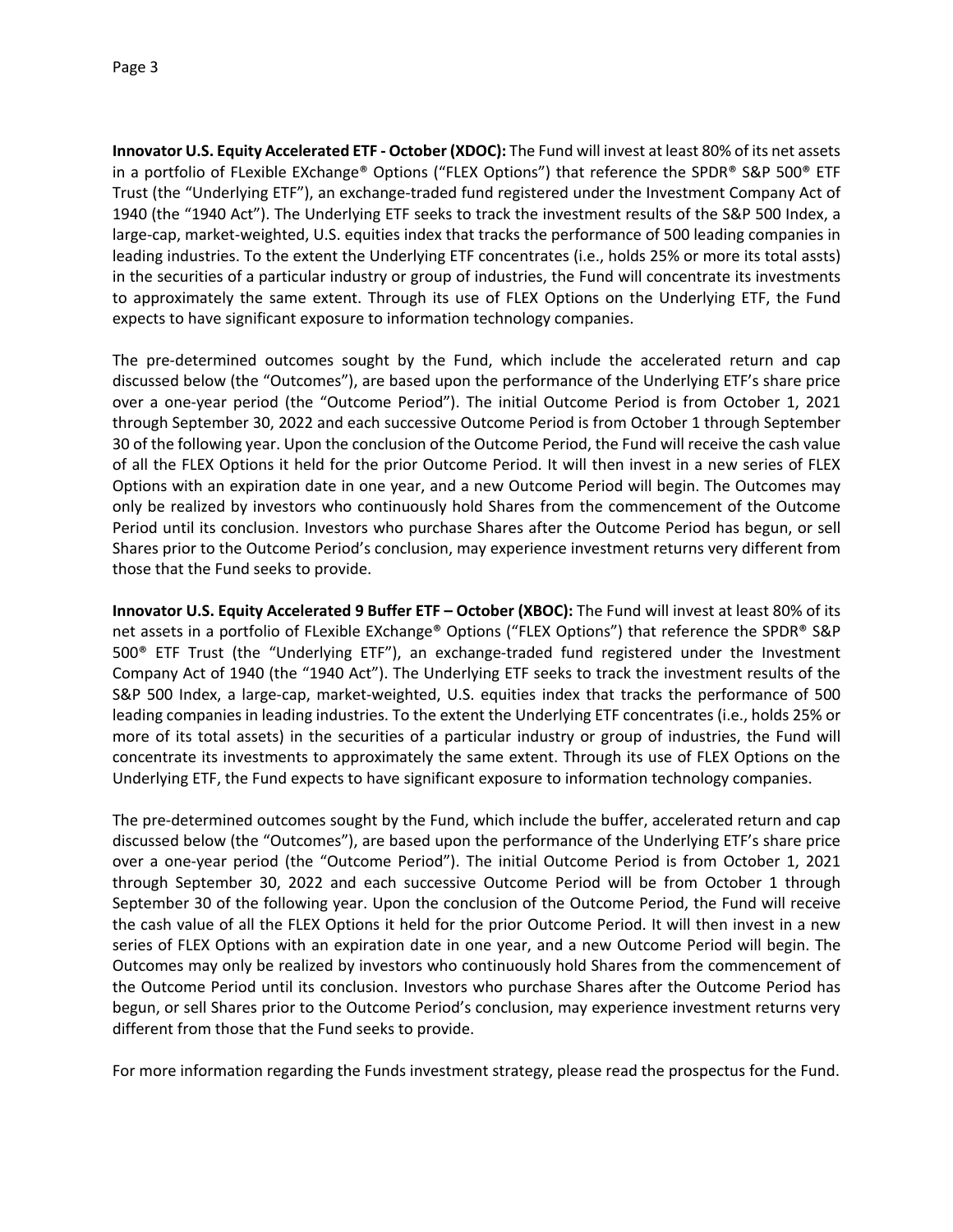As described more fully in the Prospectus and Statement of Additional Information, the Fund will issue and redeem Shares on a continuous basis at their net asset value ("NAV") only in large blocks of 25,000 (each, a "Creation Unit"). Creation Units will be issued and redeemed principally in-kind for securities included in the underlying index. Except when aggregated in Creation Units, the Shares may not be redeemed with the Fund.

Shares are held in book-entry form, which means that no Share certificates are issued. The Depository Trust Company or its nominee is the record owner of all outstanding Shares of the Funds and is recognized as the owner of all Shares for all purposes.

The NAV per Share for each Fund is computed by dividing the value of the net assets of the Fund (i.e., the value of its total assets less total liabilities) by the total number of Shares outstanding. Expenses and fees are accrued daily and taken into account for purposes of determining NAV. The NAV of each Fund is determined each business day after the close of trading (ordinarily 4:00 p.m., Eastern Time or "ET") of the New York Stock Exchange. Any assets or liabilities denominated in currencies other than the U.S. dollar are converted into U.S. dollars at the current market rates on the date of valuation as quoted by one or more sources.

The registration statement for the Fund describes the various fees and expenses for the Fund's Shares.

For a more complete description of the Fund visit the Issuer Website.

# **Principal Risks**

As with any investment, you could lose all or part of your investment in the Funds, and the Funds' performance could trail that of other investments. These Funds are subject to the principal risks noted below, any of which may adversely affect the Funds' net asset value per share ("NAV"), trading price, yield, total return and ability to meet its investment objective. Interested persons are referred to the discussion in the prospectus for the Funds of the principal risks of an investment in the Funds. These include but are not limited to buffered loss risk, accelerated return risk, capped upside risk, FLEX Options risk, outcome period risk, underlying ETF risk, and management risk.

# **Exchange Rules Applicable to Trading in the Shares**

Trading in the Shares on MEMX is subject to MEMX trading rules.

# **Trading Hours**

The value of the Index underlying the Shares will be disseminated to the data vendors every 15 seconds during the Regular Trading Session.

The Shares will trade on MEMX between 7:00 am and 5:00 pm (EST). Please note that trading in the Shares during the Exchange's Pre-Market and Post-Market Sessions ("Extended Market Sessions") may result in additional trading risks which include: (1) that the current underlying indicative value may not be updated during the Extended Market Sessions, (2) lower liquidity in the Extended Market Sessions may impact pricing, (3) higher volatility in the Extended Market Sessions may impact pricing, (4) wider spreads may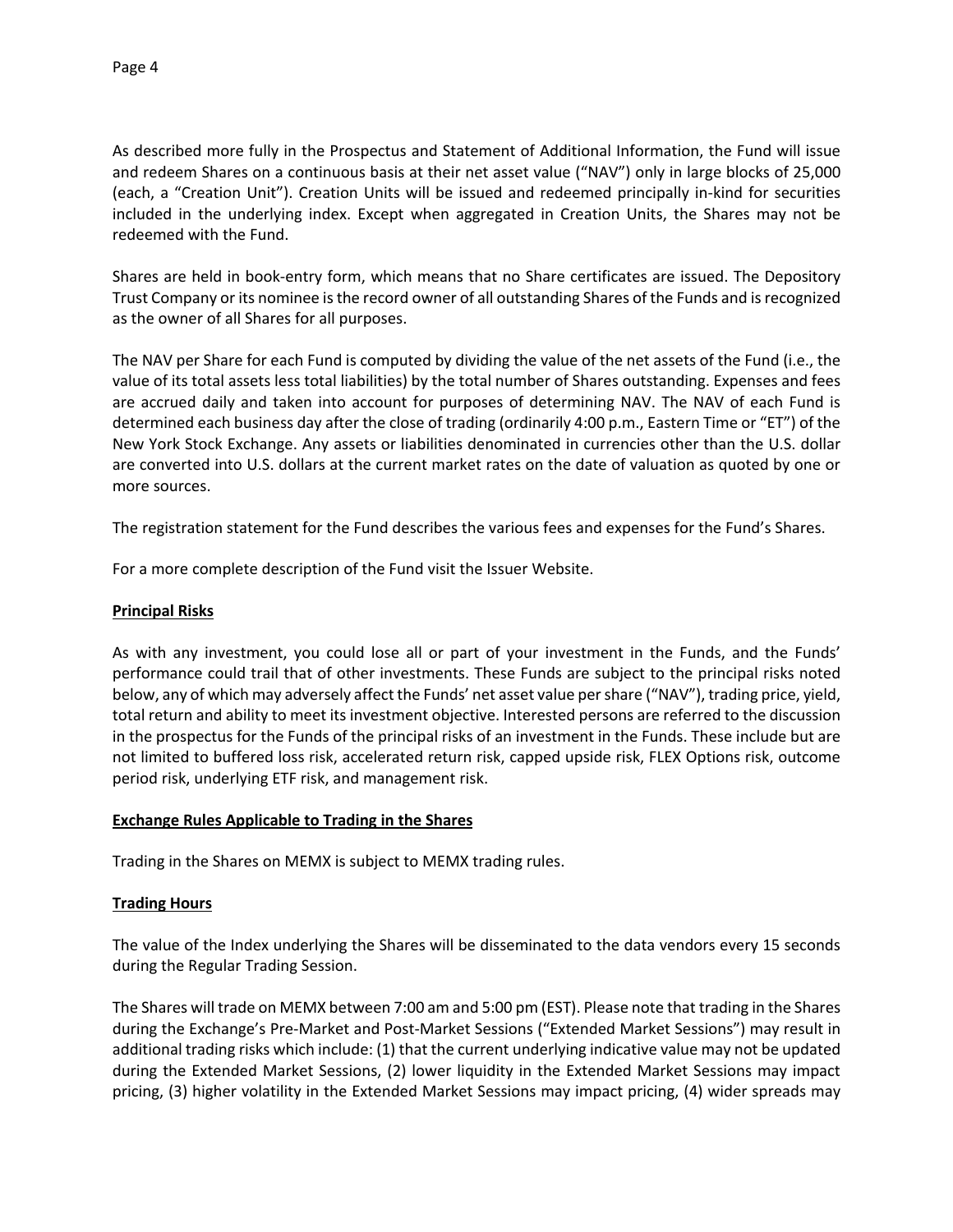occur in the Extended Markets Sessions, and (5) because the indicative value is not calculated or widely disseminated during the Extended Market Sessions, an investor who is unable to calculate an implied value for the Shares in those sessions may be at a disadvantage to market professionals.

## **Dissemination of Data**

The Consolidated Tape Association will disseminate real time trade and quote information for the Shares to Tape B.

| <b>Name</b>                                              | <b>Trading</b><br><b>Symbol</b> | <b>IOPV</b><br><b>Symbol</b> | <b>NAV</b><br><b>Symbol</b> |
|----------------------------------------------------------|---------------------------------|------------------------------|-----------------------------|
| Innovator U.S. Equity Accelerated Plus ETF - October     | <b>XTOC</b>                     | XTOC.IV                      | XTOC.NV                     |
| Innovator Growth Accelerated Plus ETF - October          | <b>QTOC</b>                     | QTOC.IV                      | QTOC.NV                     |
| Innovator U.S. Equity Accelerated ETF - October          | <b>XDOC</b>                     | XDOC.IV                      | XDOC.NV                     |
| Innovator U.S. Equity Accelerated 9 Buffer ETF - October | <b>XBOC</b>                     | XBOC.IV                      | XBOC.NV                     |

#### **Delivery of a Prospectus**

Exchange Members should be mindful of applicable prospectus delivery requirements under the federal securities laws with respect to transactions in the Fund. Prospectuses may be obtained through the Fund's website. The Prospectus for the Fund does not contain all of the information set forth in the Fund's Registration Statement (including the exhibits to the Registration Statement), parts of which have been omitted in accordance with the rules and regulations of the SEC. For further information about the Fund, please refer to its Registration Statement.

In the event that the Fund relies upon an order by the SEC exempting the Shares from certain prospectus delivery requirements under Section 24(d) of the 1940 Act and in the future make available a written product description, Exchange Rules require that Exchange Members provide to all purchasers of Shares a written description of the terms and characteristics of such securities, in a form prepared by the Issuer of the Fund, no later than the time a confirmation of the first transaction in the Shares is delivered to such purchaser. In addition, Exchange Members shall include such a written description with any sales material relating to the Shares that is provided to customers or the public. Any other written materials provided by a MEMX member to customers or the public making specific reference to the Shares as an investment vehicle must include a statement in substantially the following form: "A circular describing the terms and characteristics of [the UTP Derivative Securities] has been prepared by the [open-ended management investment company name] and is available from your broker. It is recommended that you obtain and review such circular before purchasing [the UTP Derivative Securities]."

An Exchange member carrying an omnibus account for a non-member broker-dealer is required to inform such non-member that execution of an order to purchase Shares for such omnibus account will be deemed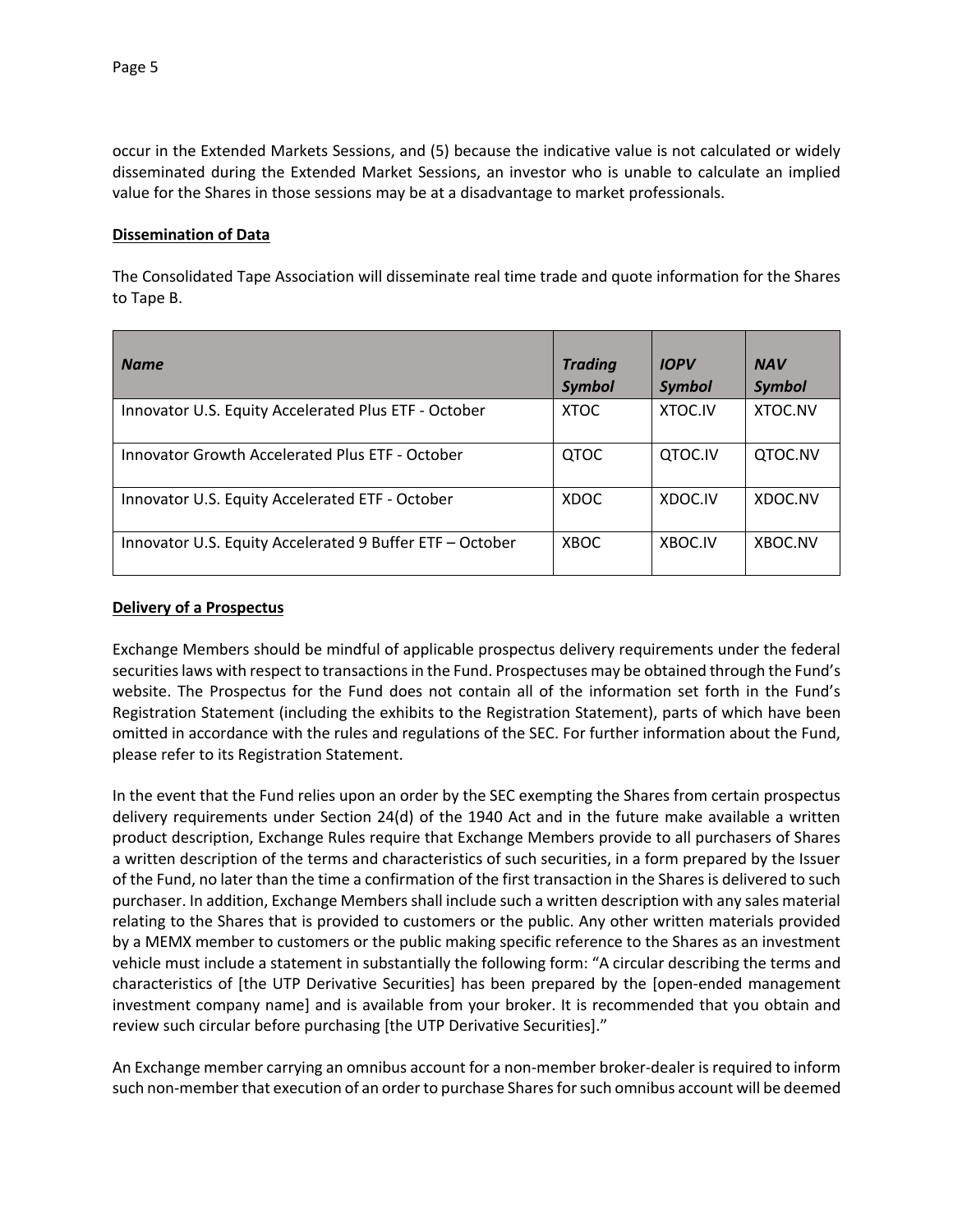to constitute agreement by the non-member to make such written description available to its customers on the same terms as are directly applicable to such Exchange member under this rule.

Upon request of a customer, Exchange Members also shall provide a copy of the Prospectus.

### **Suitability**

Trading in the securities on the Exchange will be subject to MEMX Rule 3.7 and other applicable suitability rules. Members recommending transactions in the securities to customers should make a determination that the recommendation is suitable for the customer.

### **Trading Halts**

The Exchange will halt trading in the Shares of a security in accordance with the Exchange's Rules. The grounds for a halt include a halt because the intraday indicative value of the security and/or the value of its underlying index are not being disseminated as required, a halt for other regulatory reasons or due to other conditions or circumstances deemed to be detrimental to the maintenance of a free and orderly market. In addition, MEMX will stop trading the Shares of a security if the primary market de-lists the security.

### **Exemptive, Interpretive and No-Action Relief Under Federal Securities Regulations**

The Securities and Exchange Commission (the "SEC") has issued letters granting exemptive, interpretive and no-action relief from certain provisions of rules under the Securities Exchange Act of 1934 for exchange- traded securities listed and traded on a registered national securities exchange that meet certain criteria.

**AS WHAT FOLLOWS IS ONLY A SUMMARY OF THE RELIEF OUTLINED IN THE NO-ACTION LETTERS REFERENCED ABOVE, THE EXCHANGE ADVISES INTERESTED PARTIES TO CONSULT THE NO-ACTION LETTERS FOR MORE COMPLETE INFORMATION REGARDING THE MATTERS COVERED THEREIN AND THE APPLICABILITY OF THE RELIEF GRANTED IN RESPECT OF TRADING IN SECURITIES. INTERESTED PARTIES SHOULD ALSO CONSULT THEIR PROFESSIONAL ADVISORS.**

#### **Regulation M Exemptions**

Generally, Rules 101 and 102 of Regulation M prohibit any "distribution participant" and its "affiliated purchasers" from bidding for, purchasing, or attempting to induce any person to bid for or purchase any security which is the subject of a distribution until after the applicable restricted period, except as specifically permitted in Regulation M. The provisions of the Rules apply to underwriters, prospective underwriters, brokers, dealers, and other persons who have agreed to participate or are participating in a distribution of securities.

The SEC has granted an exemption from Rule 101 under Regulation M to permit persons participating in a distribution of shares of the above-mentioned Fund to engage in secondary market transactions in such shares during their participation in such a distribution. In addition, the SEC has granted relief under Regulation M to permit persons who may be deemed to be participating in the distribution of Shares of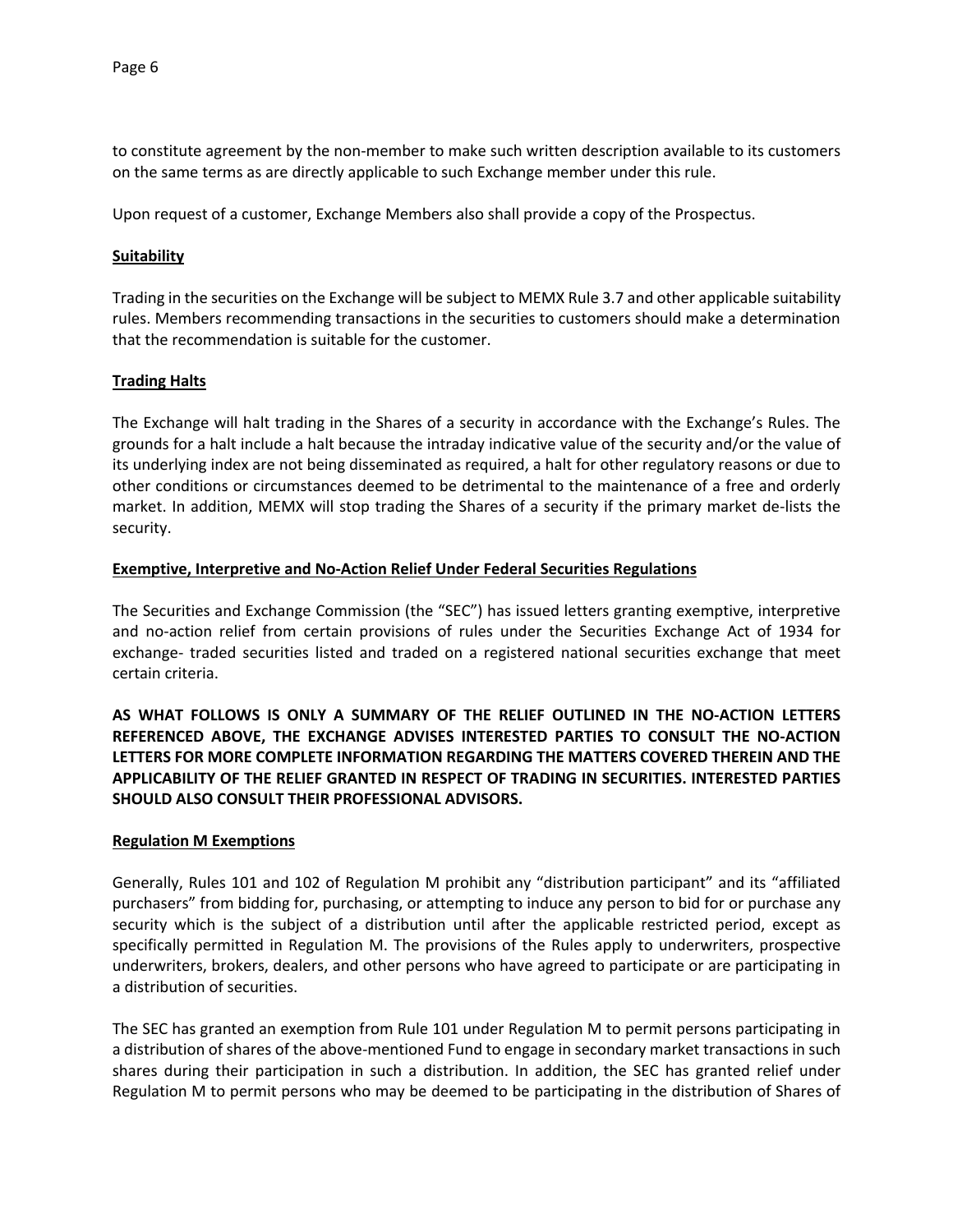the above-mentioned Fund (i) to purchase securities for the purpose of purchasing Creation Unit Aggregations of Fund Shares and (ii) to tender securities for redemption in Creation Unit Aggregations. Further, the SEC has clarified that the tender of Fund Shares to the Fund for redemption does not constitute a bid for or purchase of any of the Funds' securities during the restricted period of Rule 101. The SEC has also granted an exemption pursuant to paragraph (e) of Rule 102 under Regulation M to allow the redemption of Fund Shares in Creation Unit Aggregations during the continuous offering of Shares.

## **Rule 10b-10 (Customer Confirmations for Creation or Redemption of Fund Shares)**

Broker-dealers who handle purchases or redemptions of Fund Shares in Creation Unit size for customers will be permitted to provide such customers with a statement of the number of Creation Unit Aggregations created or redeemed without providing a statement of the identity, number and price of Shares of the individual securities tendered to the Fund for purposes of purchasing Creation Unit Aggregations ("Deposit Securities") or the identity, number and price of Shares to be delivered by the Trust for the Fund to the redeeming holder ("Redemption Securities"). The composition of the securities required to be tendered to the Fund for creation purposes and of the securities to be delivered on redemption will be disseminated each business day and will be applicable to requests for creations or redemption, as the case may be, on that day. This exemptive relief under Rule 10b-10 with respect to creations and redemption is subject to the following conditions:

- 1. Confirmations to customers engaging in creations or redemptions must state that all information required by Rule 10b-10 will be provided upon request;
- 2. Any such request by a customer for information required by Rule 10b-10 will be filed in a timely manner, in accordance with Rule 10b-10(c); and
- 3. Except for the identity, number, and price of Shares of the component securities of the Deposit Securities and Redemption Securities, as described above, confirmations to customers must disclose all other information required by Rule 10b-10(a).

# **Rule 14e-5**

An exemption from Rule 14e-5 has been granted to permit any person acting as a dealer-manager of a tender offer for a component security of the Fund (1) to redeem Fund Shares in Creation Unit Aggregations from the issuer that may include a security subject to such tender offer and (2) to purchase Fund Shares during such tender offer. In addition, a no-action position has been taken under Rule 14e-5 if a brokerdealer acting as a dealer-manager of a tender offer for a security of the Fund purchases or arranges to purchase such securities in the secondary market for the purpose of tendering such securities to purchase one or more Creation Unit Aggregations of Shares, if made in conformance with the following:

- 1. Such bids or purchases are effected in the ordinary course of business, in connection with a basket of 20 or more securities in which any security that is the subject of a distribution, or any reference security, does not comprise more than 5% of the value of the basket purchase; or
- 2. Purchases are effected as adjustments to such basket in the ordinary course of business as a result of a change in the composition of the underlying index; and